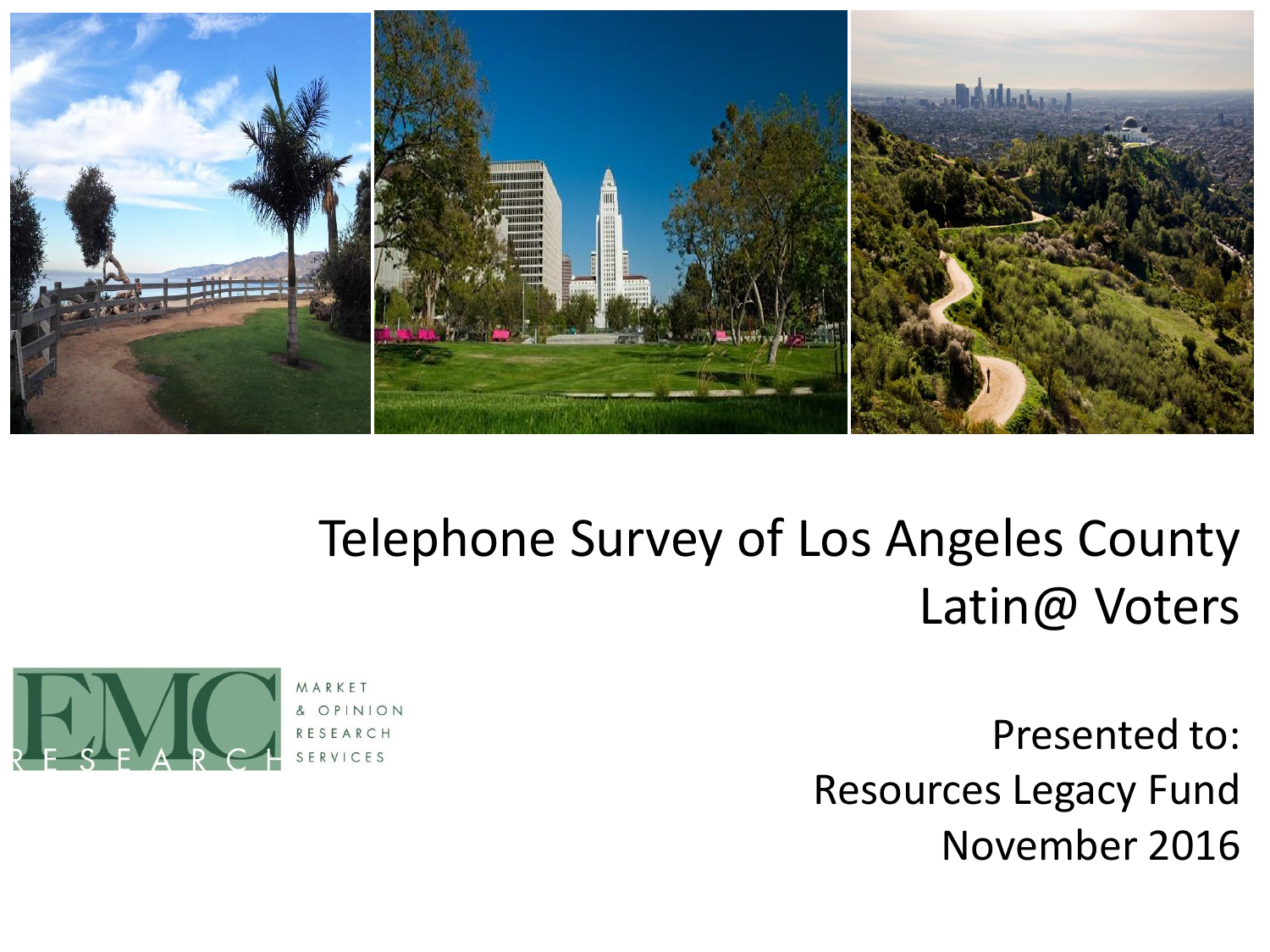

NION  $OP$ 

# Demographics of the Population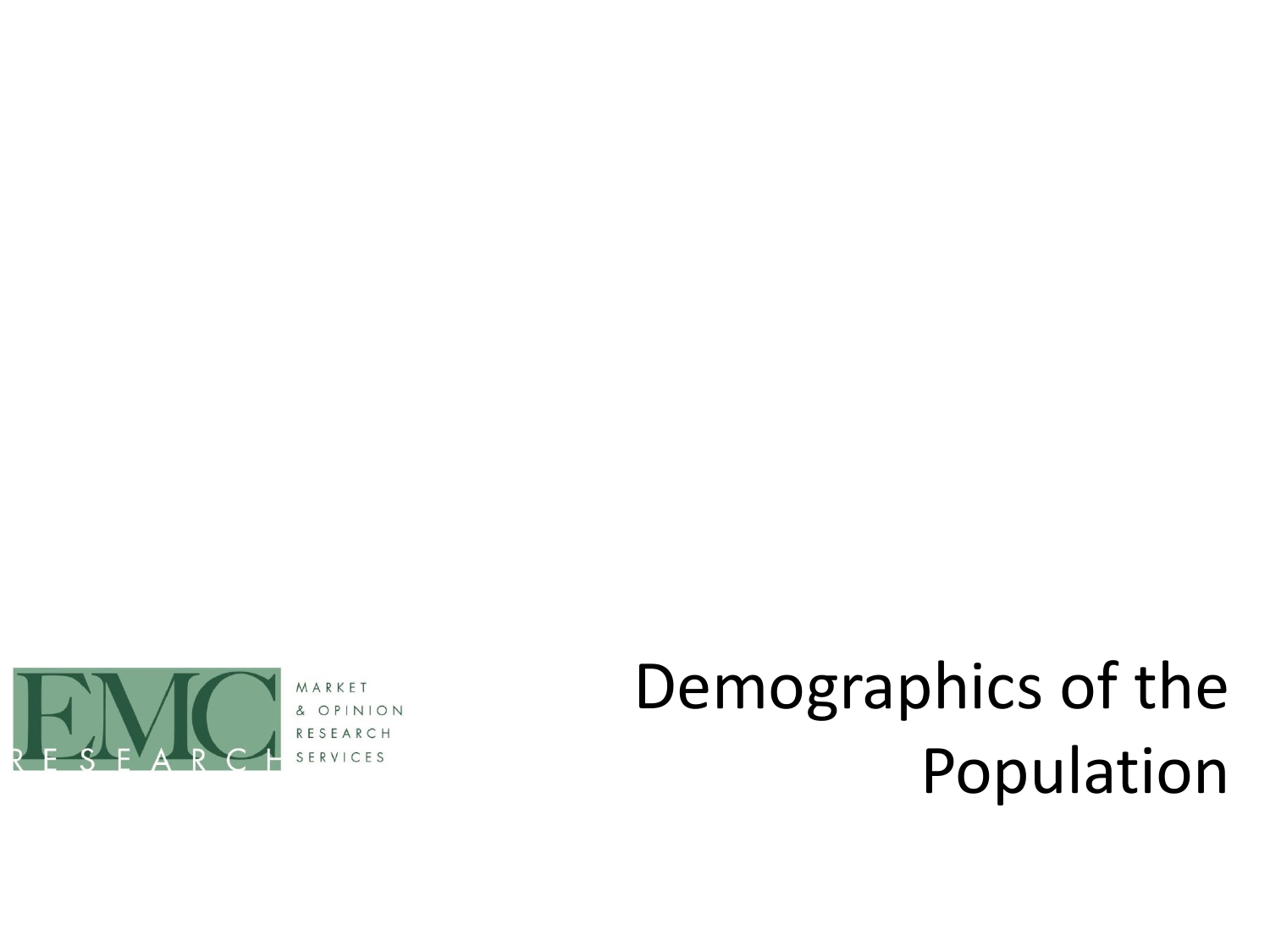# Voter Demographic Segments

*Los Angeles County Latin@ voters are a diverse population and should not be referred to as a single monolithic group.*

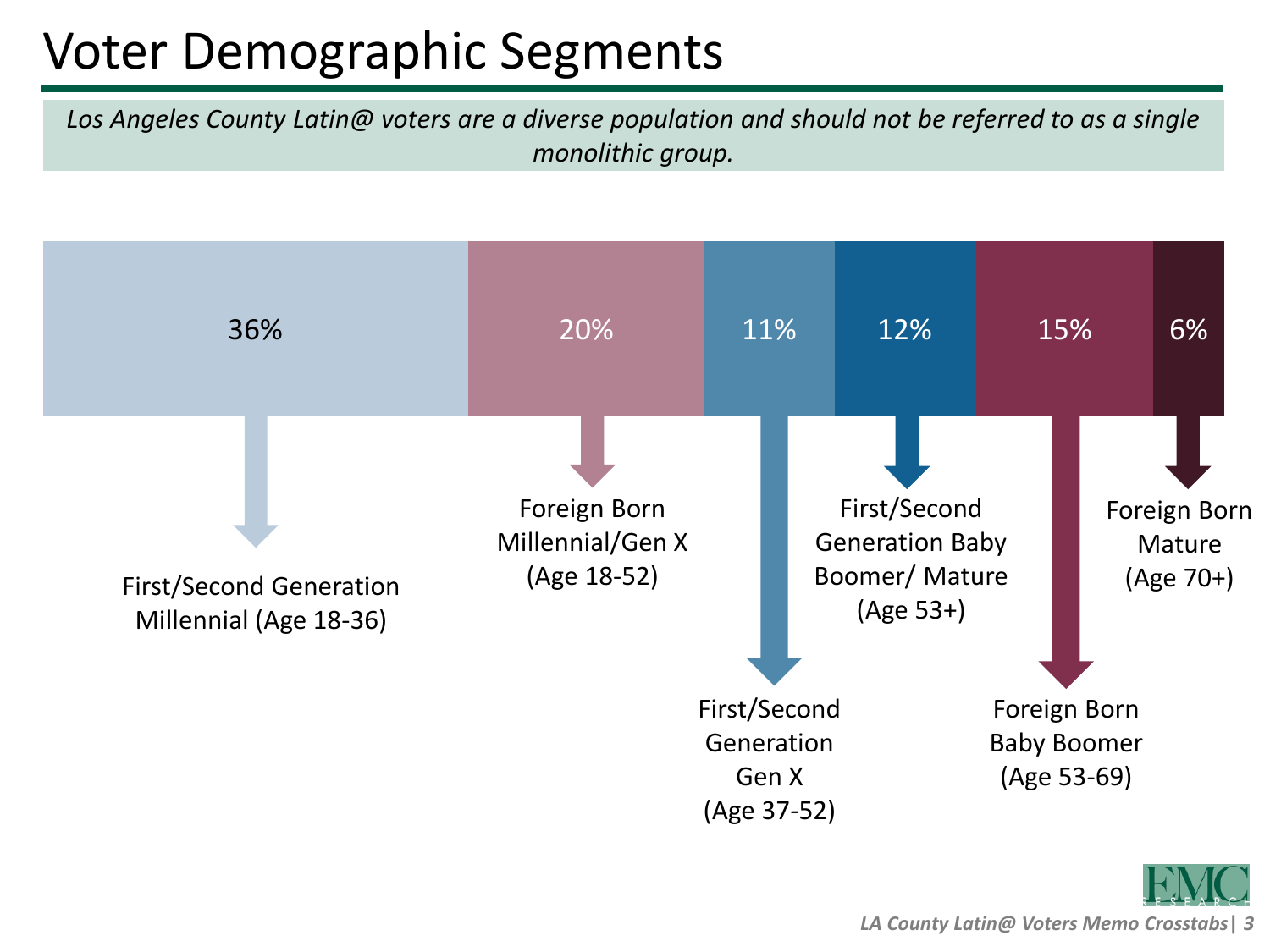

# Attention Paid & Spanish Information Sources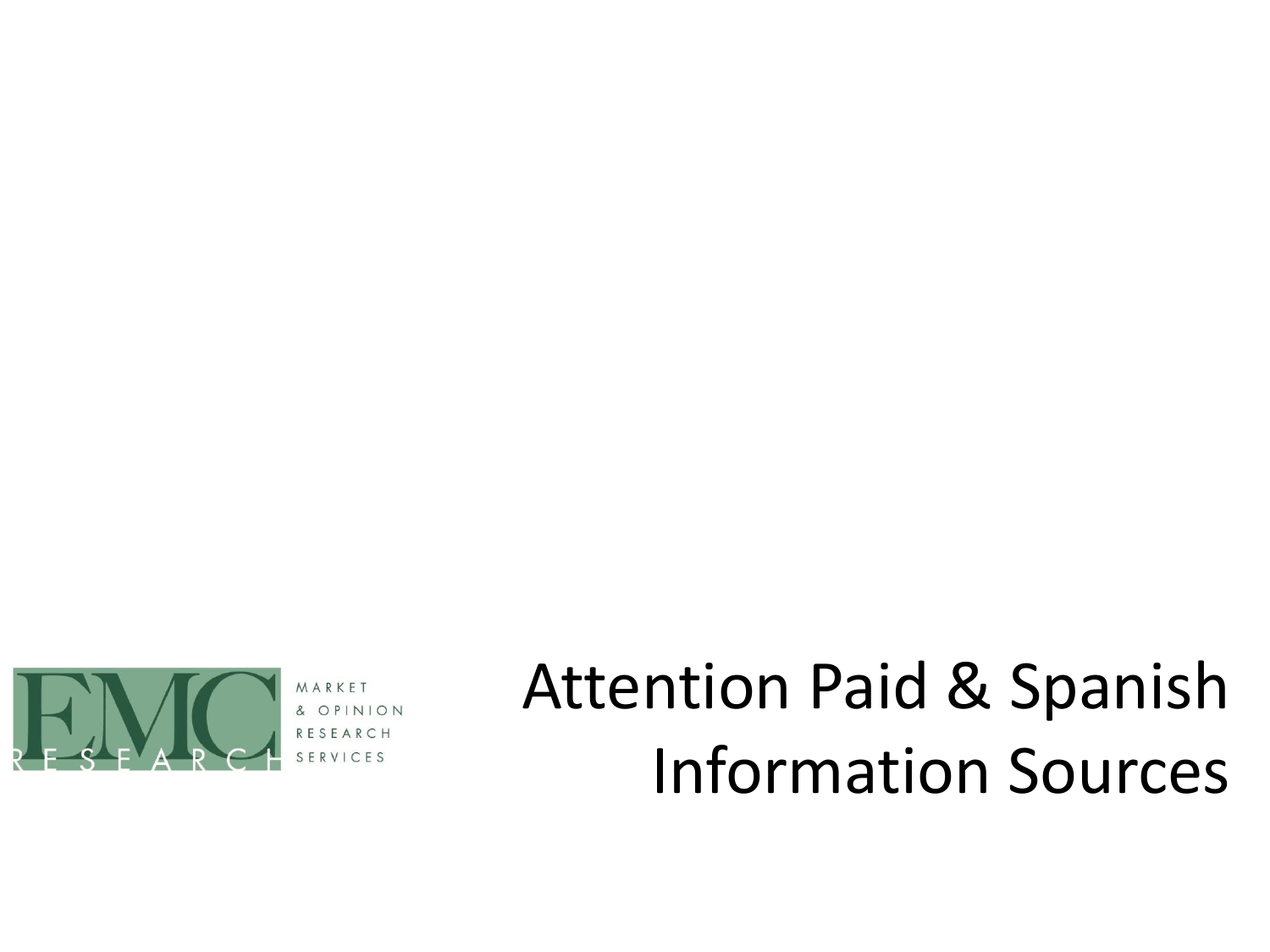# Spanish Language Information by Immigration/Age

*Many LA County Latin@ Voters are fully bilingual but like having information available in Spanish.*

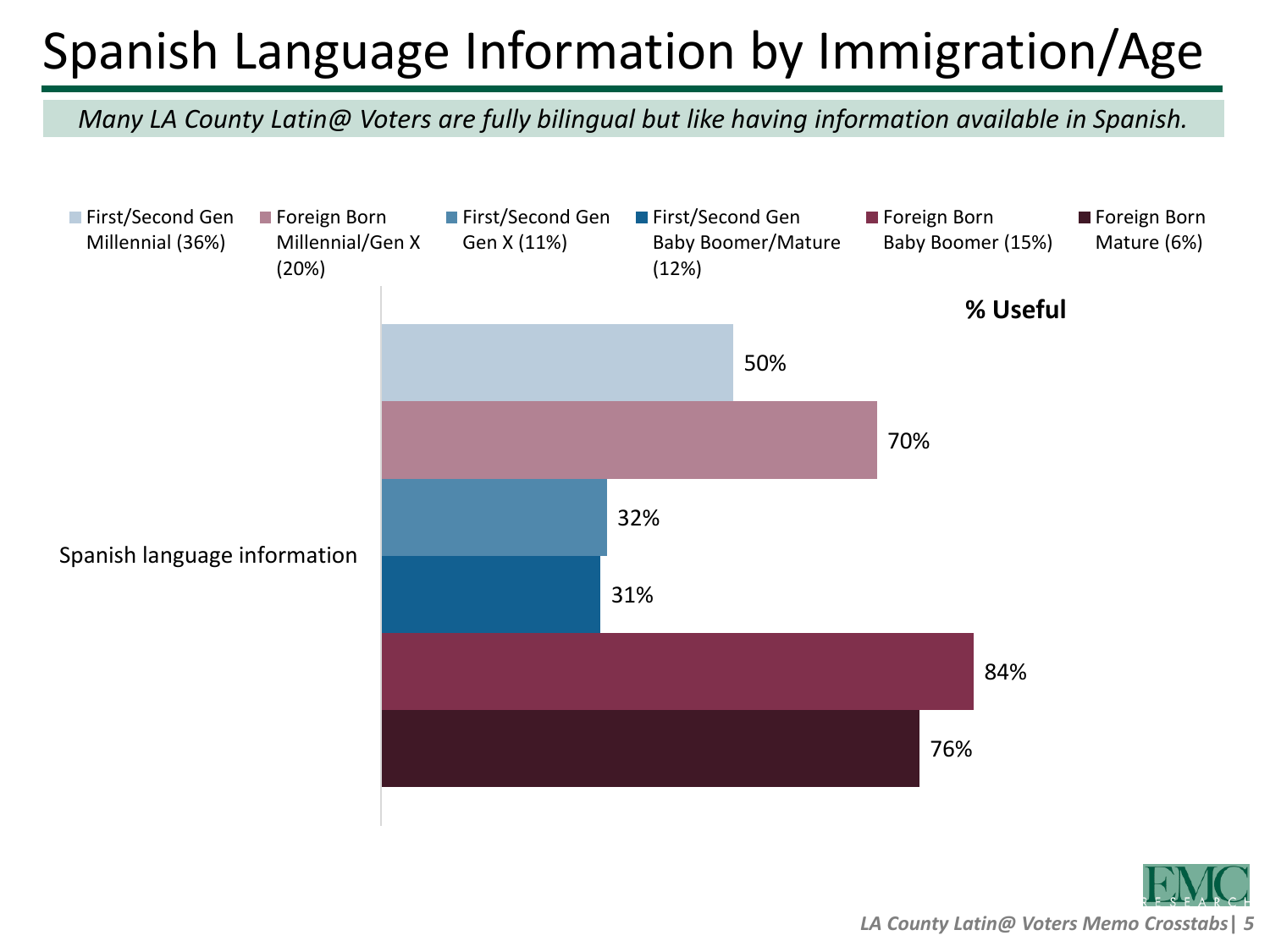#### News Sources: Spanish Language Information

| Very useful                                      |     |     | Somewhat useful |     | <b>Total useful</b> |     |     |
|--------------------------------------------------|-----|-----|-----------------|-----|---------------------|-----|-----|
| Overall                                          |     | 38% |                 | 18% | 57%                 |     |     |
|                                                  |     |     |                 |     |                     |     |     |
| First Generation (41%)                           | 27% |     | 23%             | 49% |                     |     |     |
| Second Generation (18%)                          | 14% | 14% | 28%             |     |                     |     |     |
| Foreign Born (41%)                               |     | 60% |                 |     | 16%                 | 76% |     |
|                                                  |     |     |                 |     |                     |     |     |
| First/Second Generation Millennial (36%)         | 26% |     | 24%             | 50% |                     |     |     |
| Foreign Born Millennial/Gen X (20%)              |     | 55% |                 |     | 15%                 | 70% |     |
| First/Second Generation Gen X (11%)              | 19% | 13% | 32%             |     |                     |     |     |
| First/Second Generation Baby Boomer/Mature (12%) | 17% | 14% | 31%             |     |                     |     |     |
| Foreign Born Baby Boomer (15%)                   |     | 67% |                 |     |                     | 17% | 84% |
| Foreign Born Mature (6%)                         |     | 59% |                 |     | 17%                 | 76% |     |
|                                                  |     |     |                 |     |                     |     |     |
| Lived in LA <10-20 Years (17%)                   |     | 41% |                 | 19% | 59%                 |     |     |
| Lived in LA 20+ Years (61%)                      |     | 44% |                 | 19% | 63%                 |     |     |
| Born in LA (22%)                                 | 20% | 16% | 36%             |     |                     |     |     |
|                                                  |     |     |                 |     |                     |     |     |
| Prefer English Only (30%)                        | 14% | 14% | 28%             |     |                     |     |     |
| Prefer Spanish Only (11%)                        |     |     | 76%             |     |                     | 14% | 89% |
| Prefer Spanish at home/English outside (11%)     |     | 47% |                 | 21% | 67%                 |     |     |
| No Preference/Speak Both (48%)                   |     | 42% |                 | 22% | 64%                 |     |     |
|                                                  |     |     |                 |     |                     |     |     |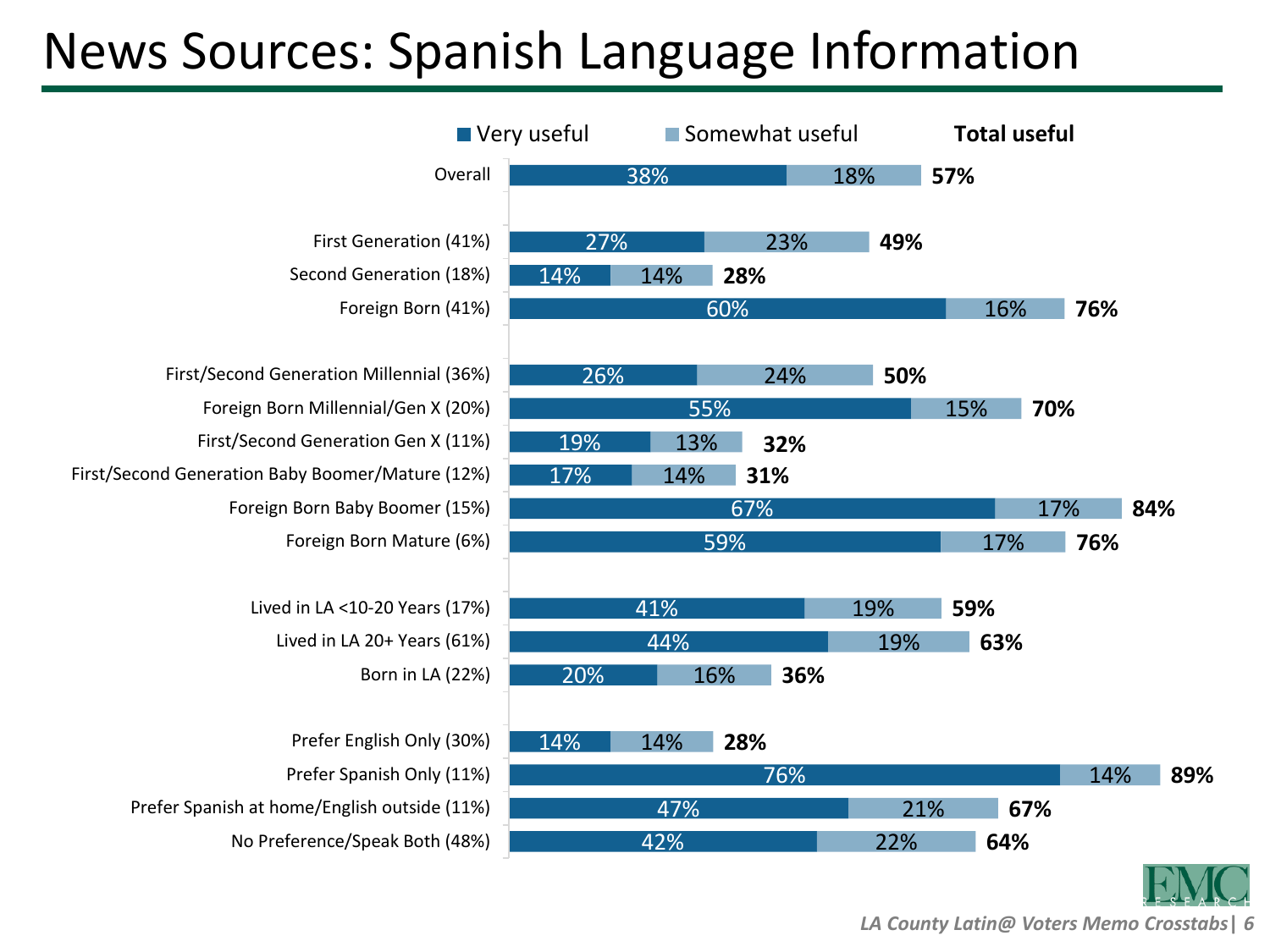

& OPINION RESEARCH VICES

# Election 2016 – Voting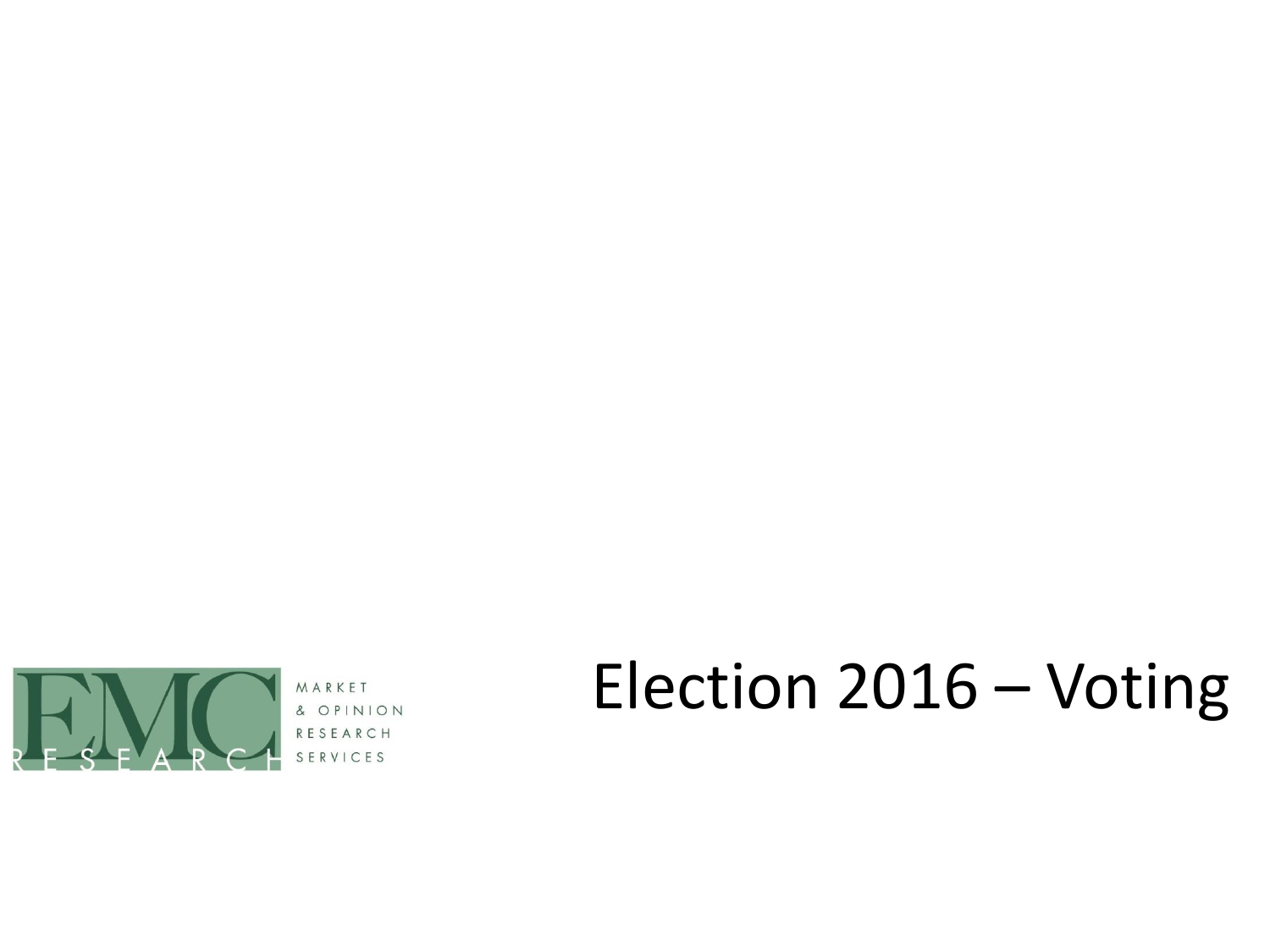# Following the November 2016 Election

*A majority say they followed the Presidential race very closely. Voters say they were following state and local races and measures.*

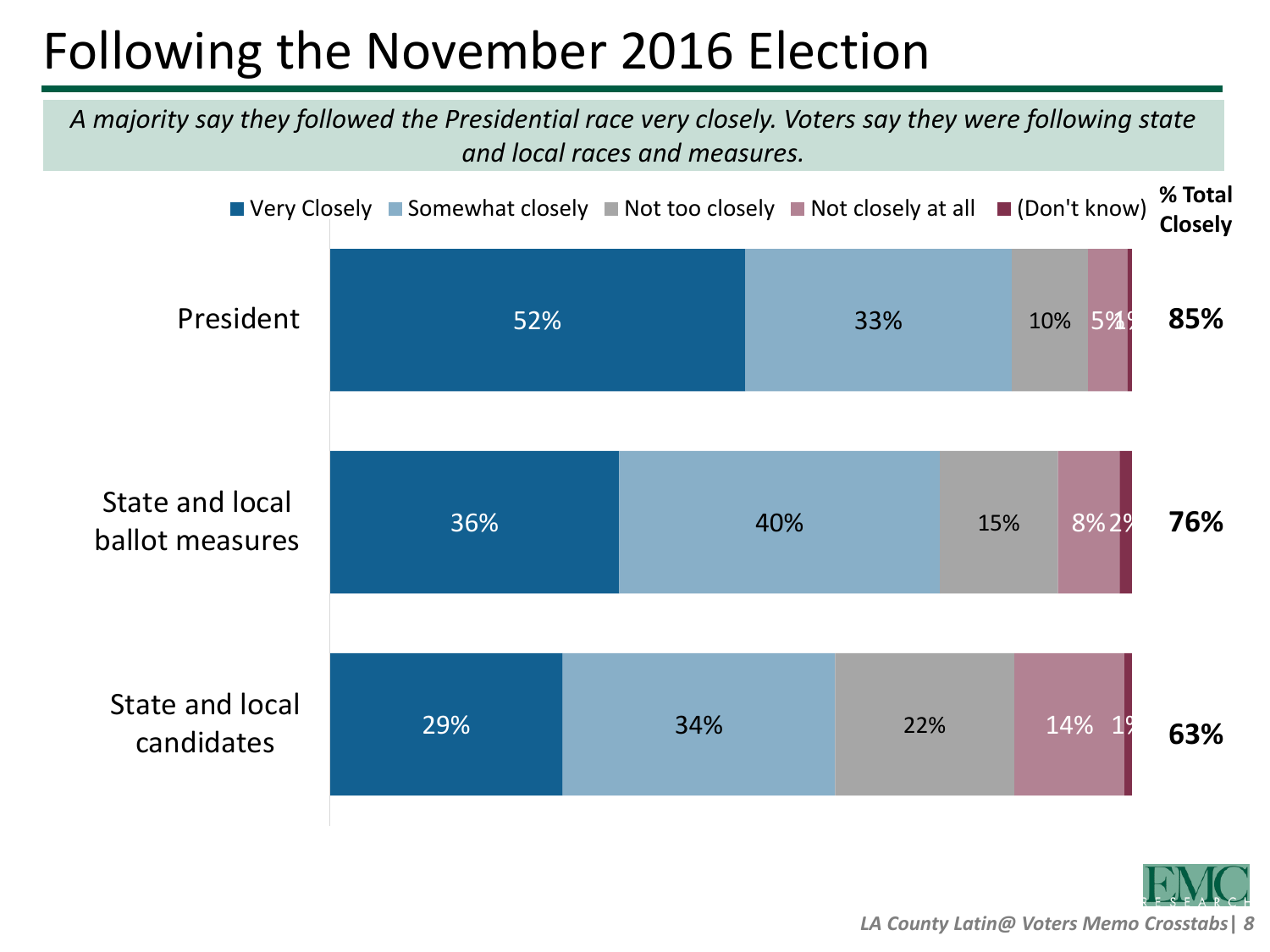### Vote for President

*Over 90% say they voted for a candidate other than Donald Trump.*

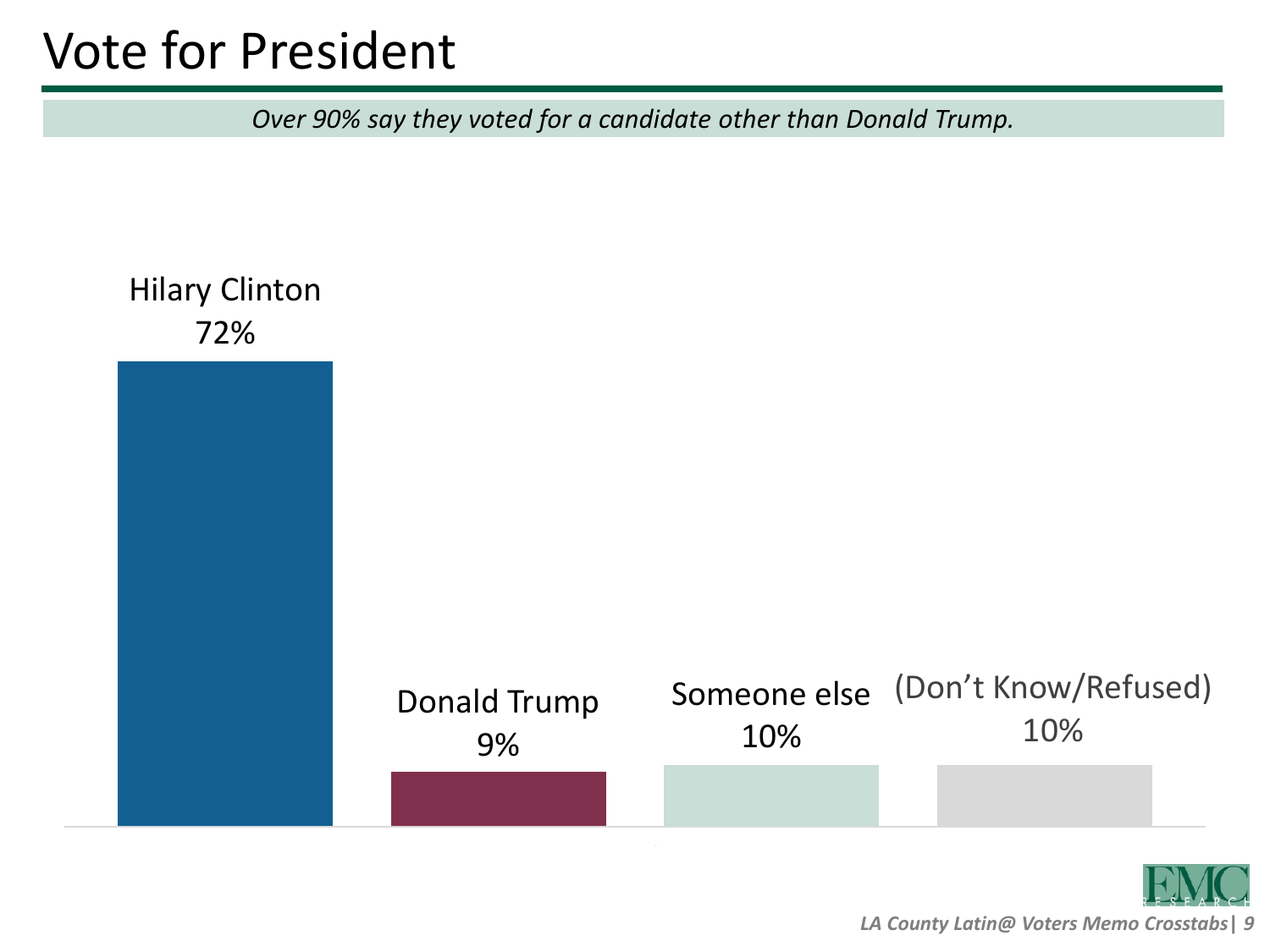#### Local Measures Vote

*Over a majority of Latin@ voters in LA County say they supported the local tax revenue measures on the ballot in November.*



Measure A - Parks Parcel Tax Measure M - Transportation Sales Tax

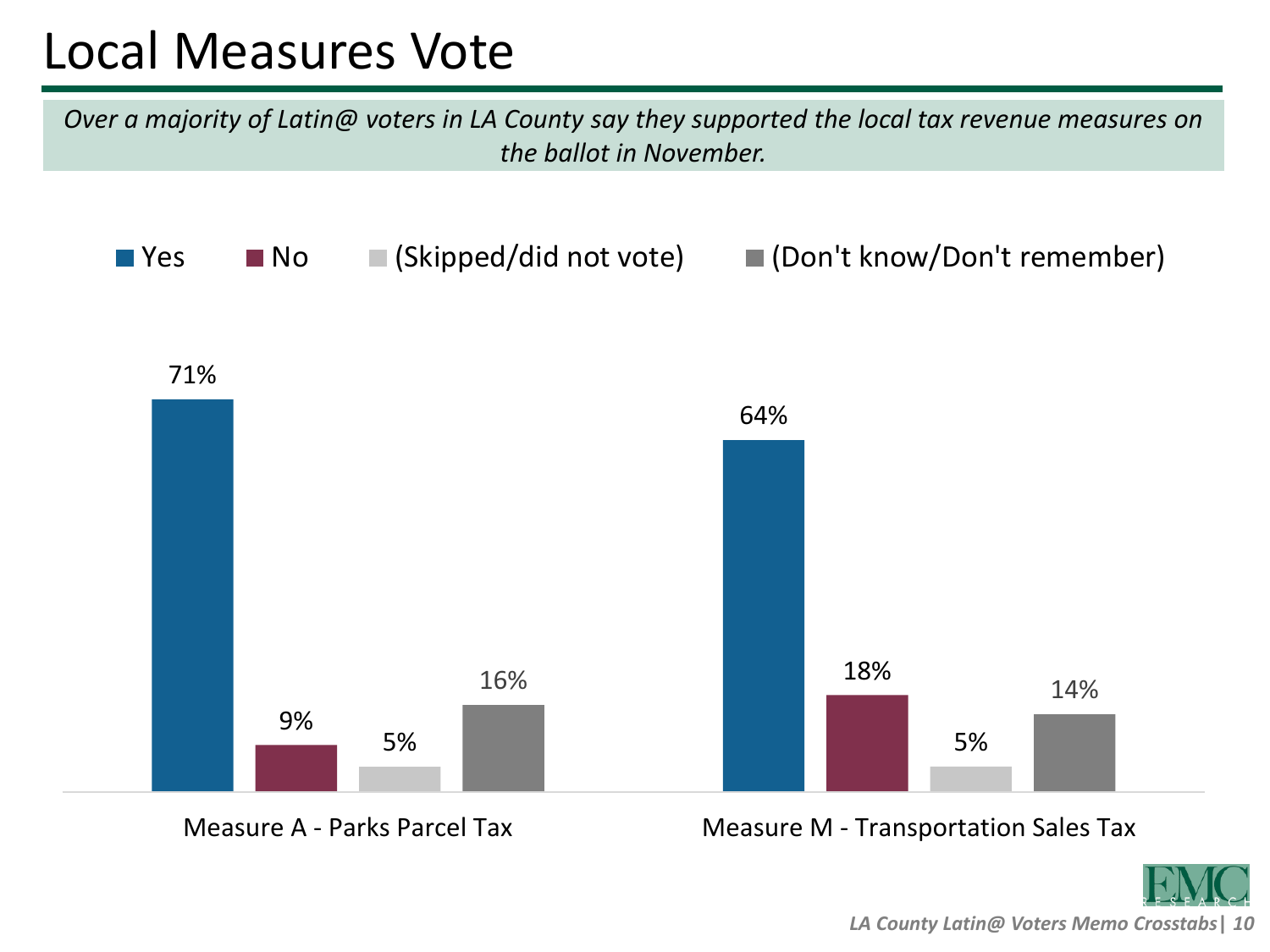

& OP

# Tax and Government Attitudes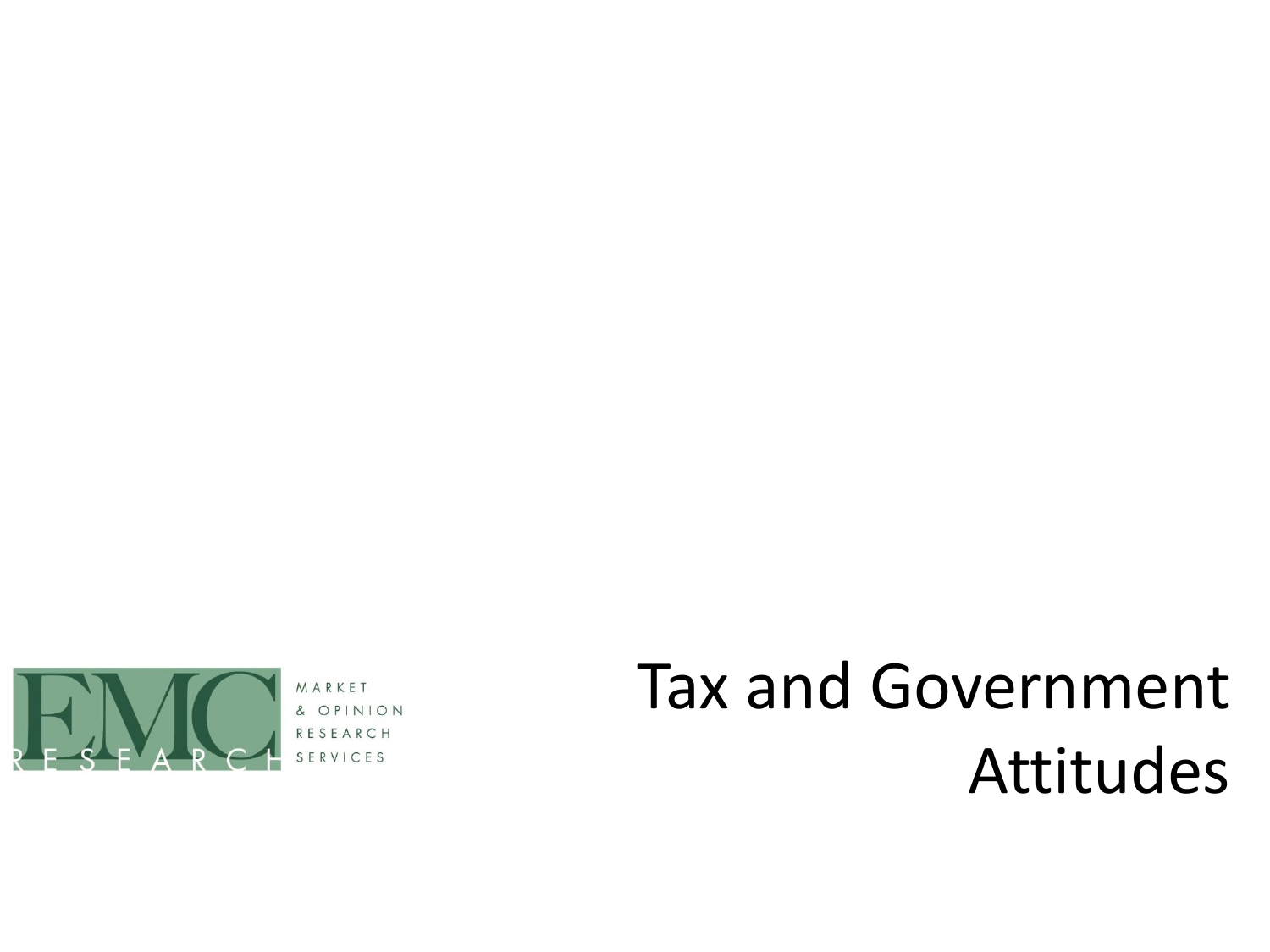#### Tax Attitudes – Trust in Local Government

*A majority of voters trust their local government to spend tax money responsibly.*

I trust our local government to spend<br>
24% 27% 27% 27% 27% 27% 27% 27% 27% ■ Strongly Agree ■ Somewhat Agree (Don't Know/ Refused) ■ Somewhat Disagree ■ Strongly Disagree

my tax dollars responsibly.

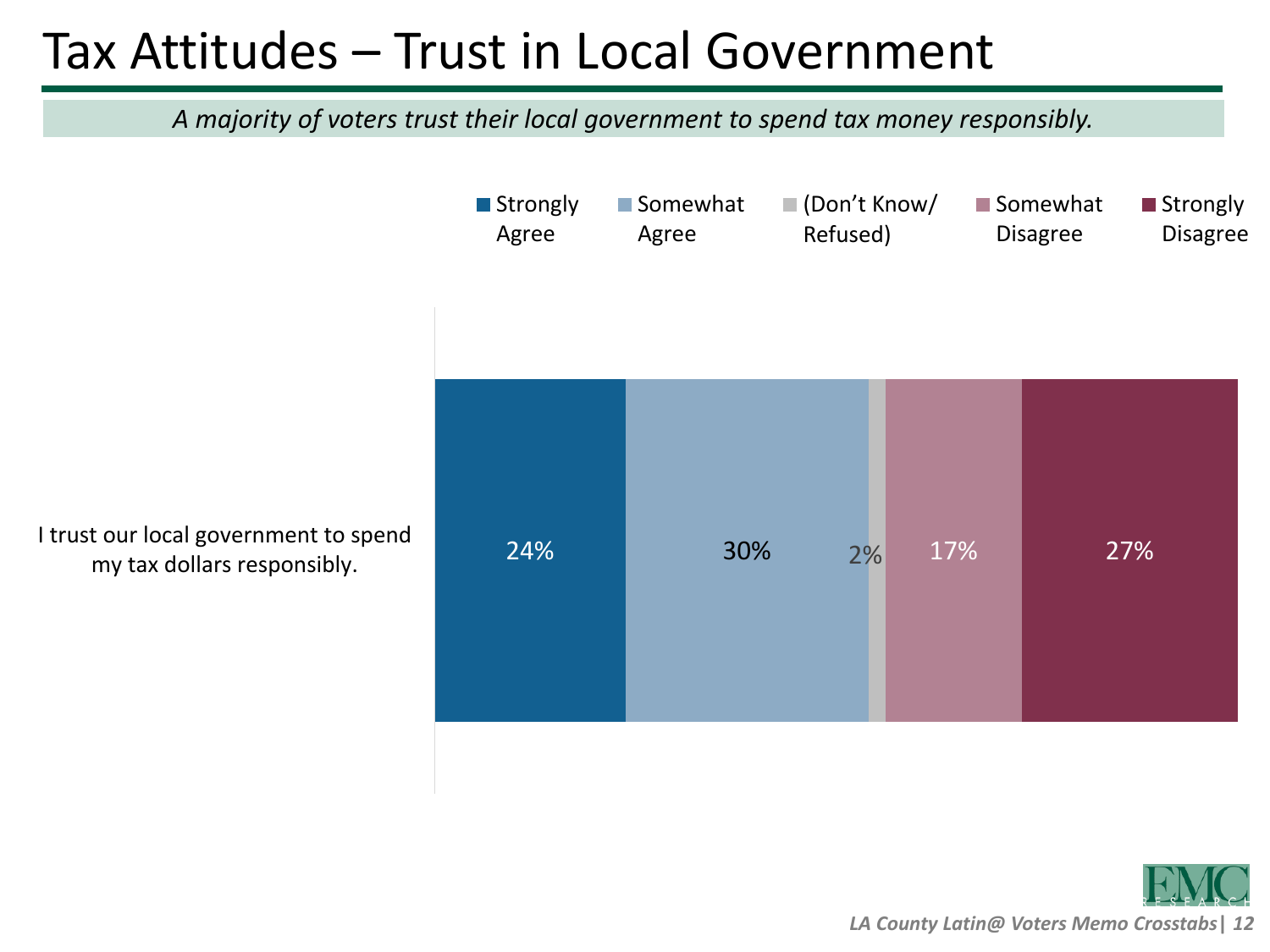### Tax Attitudes – Taxes and Services

*A majority say they would rather pay higher taxes for more government services. Only a third say they would rather pay lower taxes for fewer services.*

I'd rather pay higher taxes and have a state government that provides more services.

I'd rather pay lower taxes and have a state government that provides fewer services.